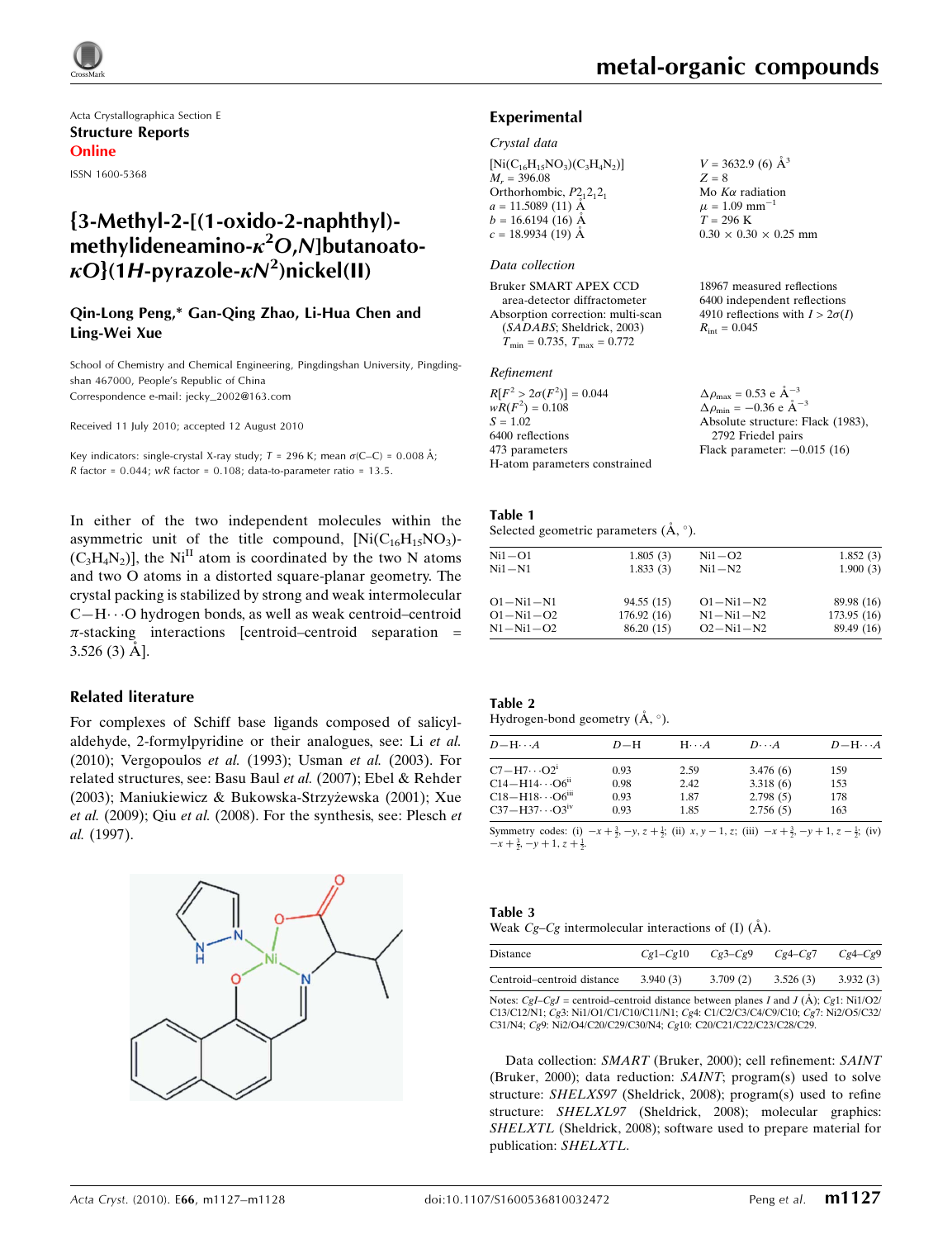This research was supported by the National Sciences Foundation of China (grant No. 20877036) and the Top-Class Foundation of Pingdingshan University (grant Nos. 2008012 and 2009001).

Supplementary data and figures for this paper are available from the IUCr electronic archives (Reference: JJ2044).

#### References

Basu Baul, T. S., Masharing C., Ruisi, G., Jirásko, R., Holpek, M., de Vos, D., [Wolstenholme, D. & Linden, A. \(2007\).](https://scripts.iucr.org/cgi-bin/cr.cgi?rm=pdfbb&cnor=jj2044&bbid=BB1) J. Organomet. Chem. 692, 4849– [4862.](https://scripts.iucr.org/cgi-bin/cr.cgi?rm=pdfbb&cnor=jj2044&bbid=BB1)

- Bruker (2000). SMART and SAINT[. Bruker AXS Inc., Madison, Wisconsin,](https://scripts.iucr.org/cgi-bin/cr.cgi?rm=pdfbb&cnor=jj2044&bbid=BB3) [USA.](https://scripts.iucr.org/cgi-bin/cr.cgi?rm=pdfbb&cnor=jj2044&bbid=BB3)
- [Ebel, M. & Rehder, D. \(2003\).](https://scripts.iucr.org/cgi-bin/cr.cgi?rm=pdfbb&cnor=jj2044&bbid=BB3) Inorg. Chim. Acta, 356, 210–214.
- [Flack, H. D. \(1983\).](https://scripts.iucr.org/cgi-bin/cr.cgi?rm=pdfbb&cnor=jj2044&bbid=BB4) Acta Cryst. A39, 876–881.
- [Li, J., Guo, Z., Li, L. & Wang, D. \(2010\).](https://scripts.iucr.org/cgi-bin/cr.cgi?rm=pdfbb&cnor=jj2044&bbid=BB5) Acta Cryst. E66, m516.
- Maniukiewicz, W. & Bukowska-Strzyżewska, M. (2001). Acta Cryst. C57, 889-[890.](https://scripts.iucr.org/cgi-bin/cr.cgi?rm=pdfbb&cnor=jj2044&bbid=BB6)
- Plesch, G., Friebel, C., Warda, S. A., Sivý J. & Svajlenova, O. (1997). Transition [Met. Chem.](https://scripts.iucr.org/cgi-bin/cr.cgi?rm=pdfbb&cnor=jj2044&bbid=BB7) 22, 433–440.

[Qiu, Z., Li, L., Liu, Y., Xu, T. & Wang, D. \(2008\).](https://scripts.iucr.org/cgi-bin/cr.cgi?rm=pdfbb&cnor=jj2044&bbid=BB8) Acta Cryst. E64, m745–m746. Sheldrick, G. M. (2003). SADABS. University of Göttingen, Germany.

- [Sheldrick, G. M. \(2008\).](https://scripts.iucr.org/cgi-bin/cr.cgi?rm=pdfbb&cnor=jj2044&bbid=BB10) Acta Cryst. A64, 112–122.
- [Usman, A., Fun, H.-K., Basu Baul, T. S. & Paul, P. C. \(2003\).](https://scripts.iucr.org/cgi-bin/cr.cgi?rm=pdfbb&cnor=jj2044&bbid=BB11) Acta Cryst. E59, [m438–m440.](https://scripts.iucr.org/cgi-bin/cr.cgi?rm=pdfbb&cnor=jj2044&bbid=BB11)
- [Vergopoulos, V., Priebsch, W., Fritzsche, M. & Rehder, D. \(1993\).](https://scripts.iucr.org/cgi-bin/cr.cgi?rm=pdfbb&cnor=jj2044&bbid=BB12) Inorg. Chem. 32[, 1844–1849.](https://scripts.iucr.org/cgi-bin/cr.cgi?rm=pdfbb&cnor=jj2044&bbid=BB12)
- [Xue, L.-W., Li, X.-W., Zhao, G.-Q. & Peng, Q.-L. \(2009\).](https://scripts.iucr.org/cgi-bin/cr.cgi?rm=pdfbb&cnor=jj2044&bbid=BB13) Acta Cryst. E65, [m1237.](https://scripts.iucr.org/cgi-bin/cr.cgi?rm=pdfbb&cnor=jj2044&bbid=BB13)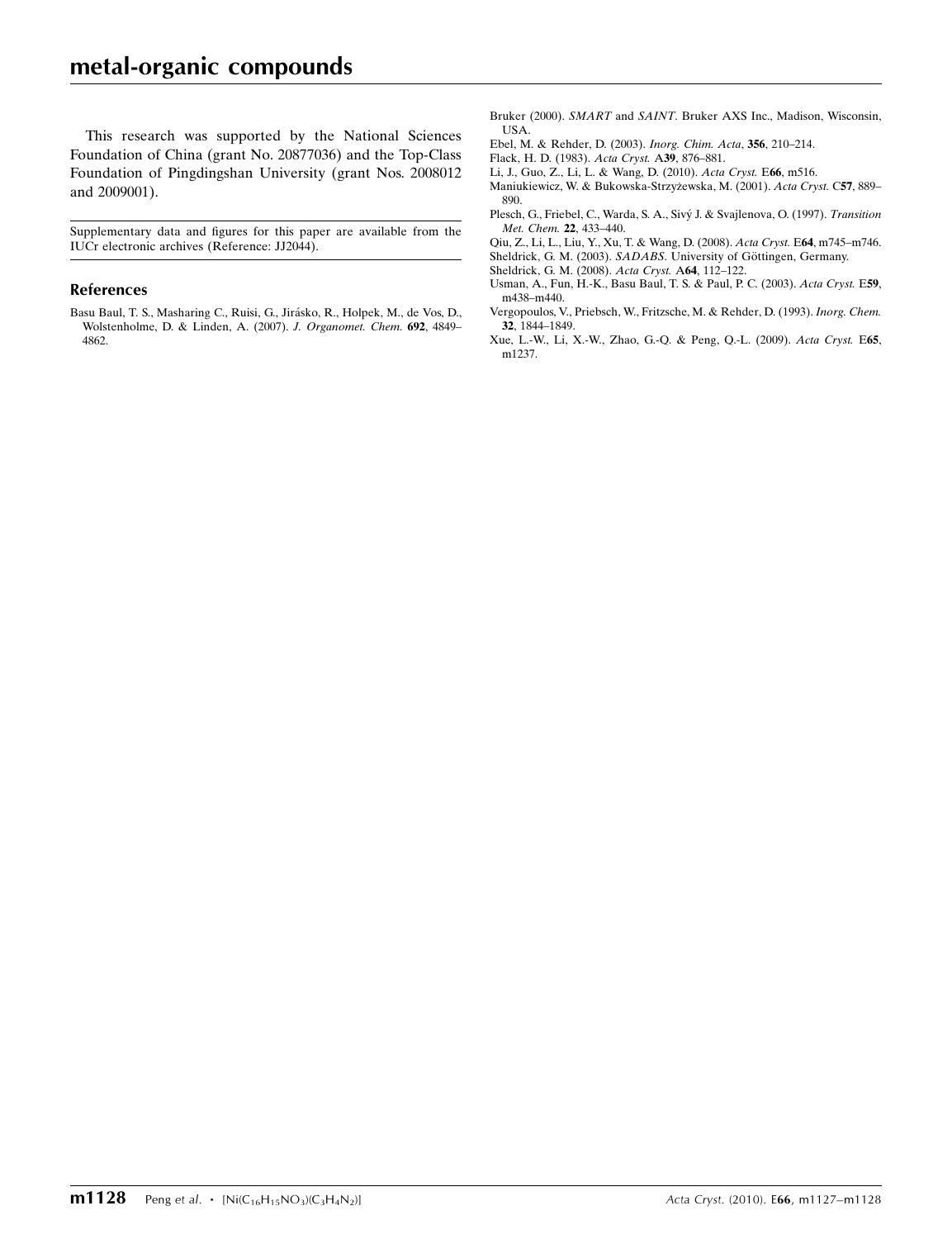*Acta Cryst.* (2010). E**66**, m1127–m1128 [https://doi.org/10.1107/S1600536810032472]

**{3-Methyl-2-[(1-oxido-2-naphthyl)methylideneamino-***κ***<sup>2</sup>** *O***,***N***]butanoato-***κO***}(1***H***pyrazole-***κN***<sup>2</sup> )nickel(II)**

# **Qin-Long Peng, Gan-Qing Zhao, Li-Hua Chen and Ling-Wei Xue**

## **S1. Comment**

Complexes of Shiff base ligands composed of salicylaldehyde, 2-formylpyidine or their analogues, and *α*-amino acid always have attracted attention due to the important biomolecules–*α*-amino acid and manifold structure (Vergopoulos *et al.*, 1993; Usman *et al.*, 2003; Li *et al.*, 2010). Several structural studies have been performed on Shiff base transition metal complex derived from 1-hydroxy-2-naphthaldehyde and *α*-amino acid (Ebel *et al.*, 2003; Qiu *et al.*, 2008; Xue *et al.*, 2009). We report here the crystal structure of the title Ni<sup>II</sup>complex, (I),  $\text{[Ni(C<sub>16</sub>H<sub>15</sub>N<sub>1</sub>O<sub>3</sub>)(C<sub>3</sub>H<sub>4</sub>N<sub>2</sub>)}$ .

In the title complex, the Ni<sup>II</sup>atom is in a distorted square-planar coordination geometry (Fig. 1; table 1). Three basal positions are occupied by three donor atoms from the tridentate Schiff base ligand, which furnishes an O–N–O donor set, with the fourth position occupied by one N atom from the pyrazole ligand.

The dihedral angle between the mean planes of the naphthalene and pyrazole rings is  $16(7)^\circ$ . Strong and weak intermolecular C—H···O hydrogen bonds (Fig. 2; Table 2) and weak *Cg*···*Cg π*-stacking interactions [shortest centroidcentroid separation =  $3.526(3)$  Å] contribute to crystal packing (Table 3).

#### **S2. Experimental**

The title compound was synthesized as described in the literature (Plesch *et al.*, 1997). To L-valine (1.00 mmol) and potassium hydroxide (1.00 mmol) in 10 ml of methanol and 5 ml of water was added 2-Hydroxy-1-naphthaldehyde (1.00 mmol in 10 ml of methanol) dropwise.The yellow solution was stirred for 2.0 h at 333 K. The resultant mixture was added dropwise to Ni (II) nitrate Hexahydrate (1.00 mmol) and pyrazole (1.00 mmol) in an aqueous methanolic solution (20 ml, 1:1  $v/v$ ), and heated with stirring for 4.0 h at 333 K. The brown solution was filtered and left for several days, brown crystals had formed that were filtered off, washed with water, and dried under vacuum.

## **S3. Refinement**

In (I), All H atoms were positioned geometrically and refined as riding atoms, with C—H = 0.93 Å (CH), with C—H = 0.96 Å (CH<sub>3</sub>) and  $U_{iso}(H) = 1.5U_{eq}(C)$ , and with N—H = 0.86 Å (NH) and  $U_{iso}(H) = 1.2U_{eq}(N)$ .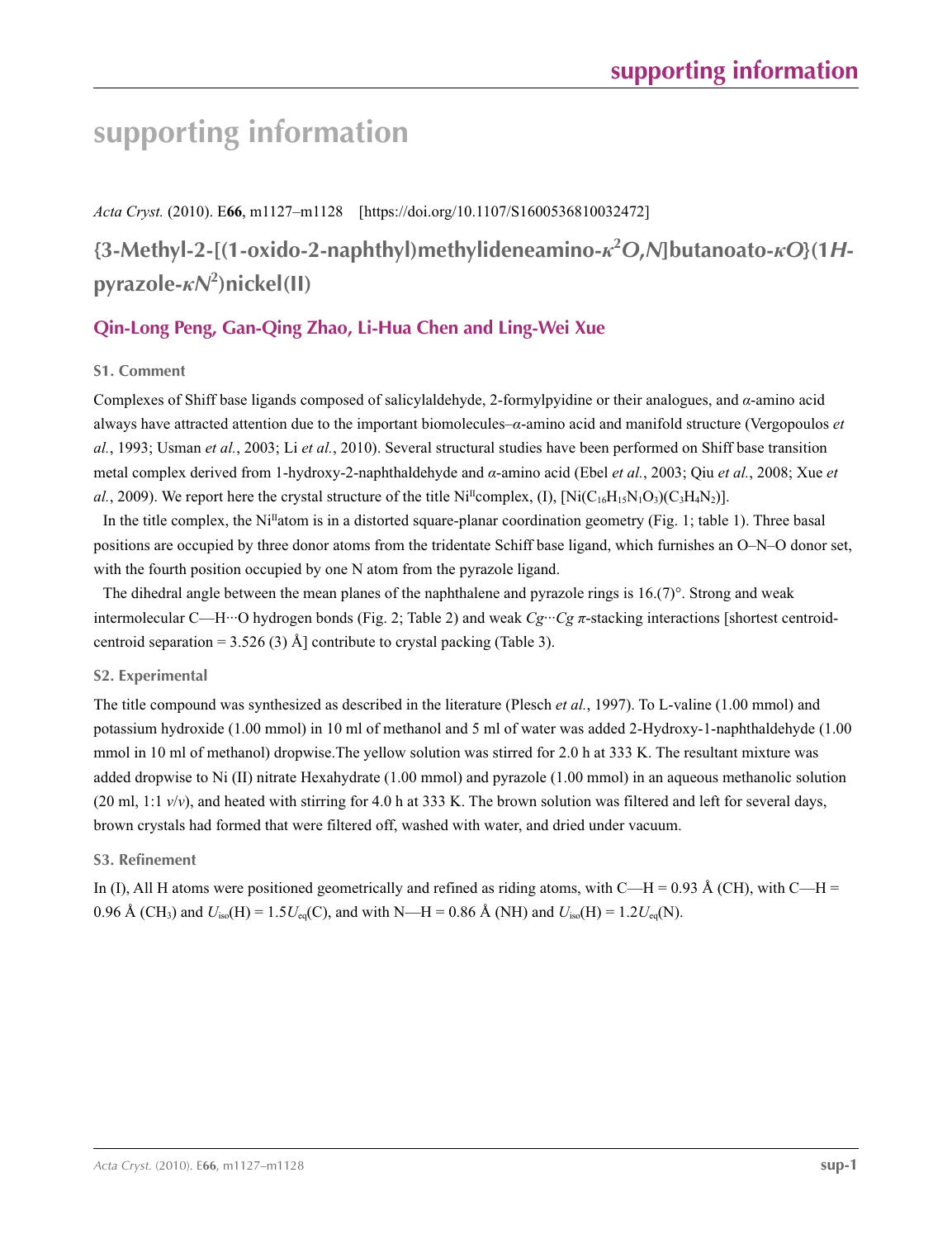

### **Figure 1**

The structure of the title compound, (I), showing 30% probability displacement ellipsoids and the atom-numbering scheme.

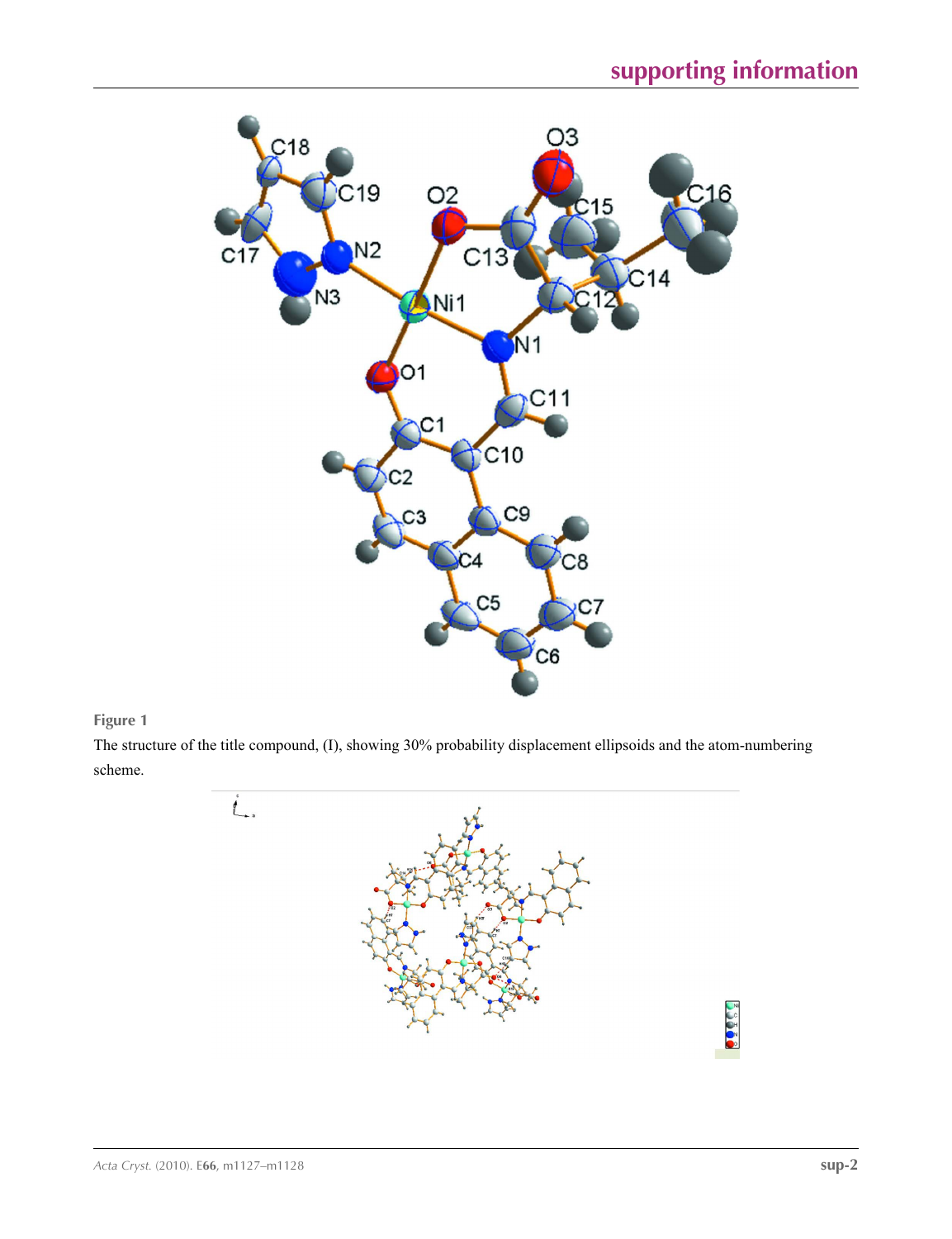### **Figure 2**

A view of the crystal packing. Hydrogen bonds are shown as red dashed lines.

**{3-Methyl-2-[(1-oxido-2-naphthyl)methylideneamino-** *κ***<sup>2</sup>** *O***,***N***]butanoato-***κO***}(1***H***-pyrazole-** *κN***<sup>2</sup> )nickel(II)** 

### *Crystal data*

 $[Ni(C_{16}H_{15}NO_3)(C_3H_4N_2)]$  $M_r$  = 396.08 Orthorhombic,  $P2_12_12_1$ Hall symbol: P 2ac 2ab  $a = 11.5089(11)$  Å  $b = 16.6194(16)$  Å  $c = 18.9934(19)$  Å  $V = 3632.9$  (6) Å<sup>3</sup>  $Z = 8$ 

### *Data collection*

Bruker SMART APEX CCD area-detector diffractometer Radiation source: fine-focus sealed tube Graphite monochromator *φ* and *ω* scans Absorption correction: multi-scan (*SADABS*; Sheldrick, 2003)  $T_{\text{min}} = 0.735, T_{\text{max}} = 0.772$ 

### *Refinement*

Refinement on *F*<sup>2</sup> Least-squares matrix: full *R*[ $F^2 > 2\sigma(F^2)$ ] = 0.044  $wR(F^2) = 0.108$  $S = 1.02$ 6400 reflections 473 parameters 0 restraints Primary atom site location: structure-invariant direct methods Secondary atom site location: difference Fourier map  $(\Delta/\sigma)_{\text{max}}$  < 0.001 Δ*ρ*max = 0.53 e Å−3  $\Delta\rho_{\rm min} = -0.36$  e Å<sup>-3</sup>

 $F(000) = 1648$  $D_x = 1.448$  Mg m<sup>-3</sup> Mo *Kα* radiation,  $\lambda = 0.71073$  Å Cell parameters from 4302 reflections  $\theta$  = 2.4–21.1°  $\mu = 1.09$  mm<sup>-1</sup>  $T = 296$  K Block, brown  $0.30 \times 0.30 \times 0.25$  mm

18967 measured reflections 6400 independent reflections 4910 reflections with  $I > 2\sigma(I)$  $R_{\text{int}} = 0.045$  $\theta_{\text{max}} = 25.1^{\circ}, \theta_{\text{min}} = 2.1^{\circ}$  $h = -11 \rightarrow 13$  $k = -19 \rightarrow 19$ *l* = −22→22

Hydrogen site location: inferred from neighbouring sites H-atom parameters constrained  $w = 1/[\sigma^2 (F_o^2) + (0.0469P)^2 + 0.9539P]$ where  $P = (F_o^2 + 2F_c^2)/3$ Absolute structure: Flack (1983), **2792 Friedel pairs [PLEASE CHECK]** Absolute structure parameter: −0.015 (16)

## *Special details*

**Geometry**. All e.s.d.'s (except the e.s.d. in the dihedral angle between two l.s. planes) are estimated using the full covariance matrix. The cell e.s.d.'s are taken into account individually in the estimation of e.s.d.'s in distances, angles and torsion angles; correlations between e.s.d.'s in cell parameters are only used when they are defined by crystal symmetry. An approximate (isotropic) treatment of cell e.s.d.'s is used for estimating e.s.d.'s involving l.s. planes.

**Refinement**. Refinement of  $F^2$  against ALL reflections. The weighted *R*-factor  $wR$  and goodness of fit *S* are based on  $F^2$ , conventional *R*-factors *R* are based on *F*, with *F* set to zero for negative  $F^2$ . The threshold expression of  $F^2 > \sigma(F^2)$  is used only for calculating *R*-factors(gt) *etc*. and is not relevant to the choice of reflections for refinement. *R*-factors based on *F*<sup>2</sup> are statistically about twice as large as those based on *F*, and *R*- factors based on ALL data will be even larger.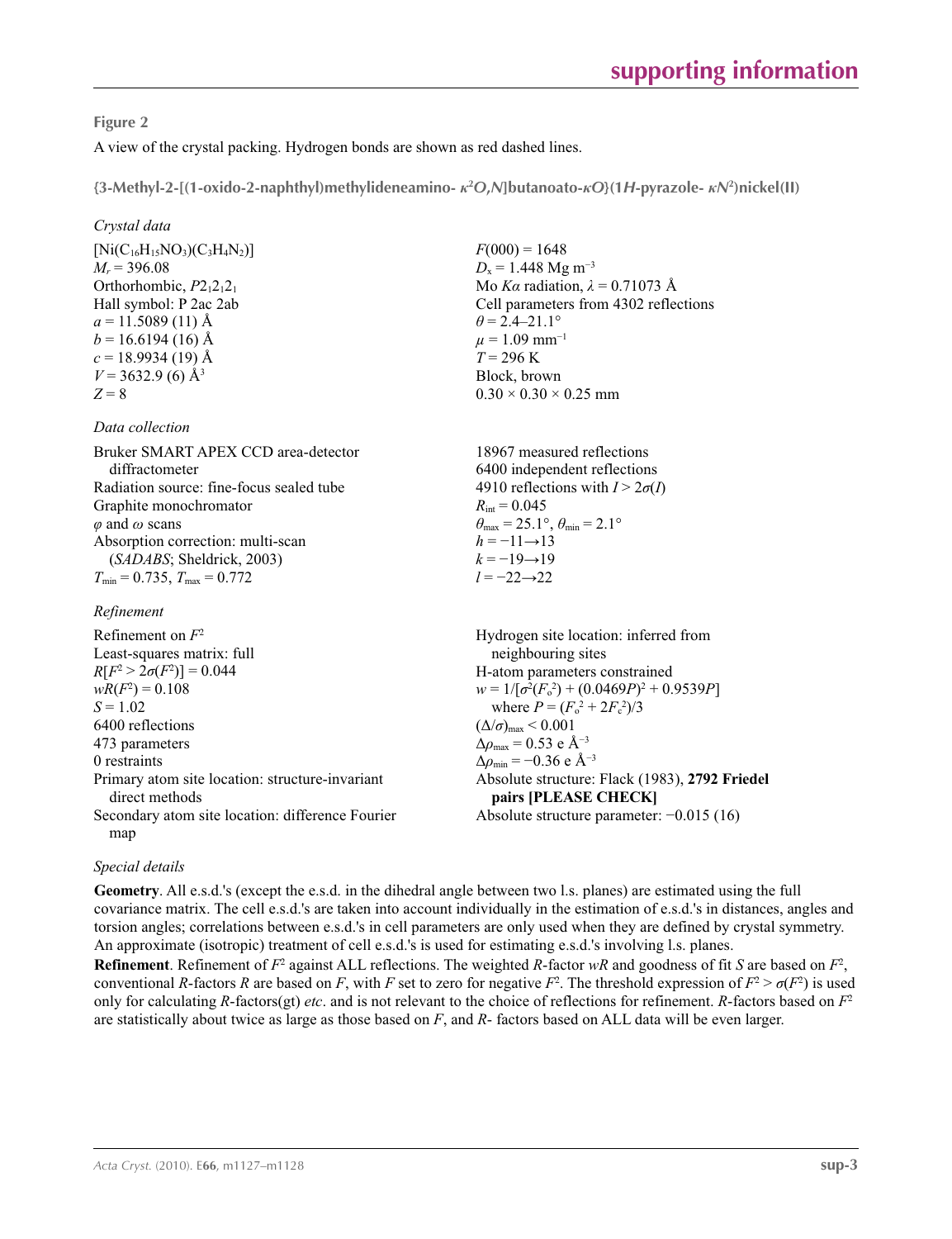$\overline{\phantom{0}}$ 

|                   | $\boldsymbol{x}$ | у            | $\boldsymbol{Z}$ | $U_{\rm iso}*/U_{\rm eq}$ |  |
|-------------------|------------------|--------------|------------------|---------------------------|--|
| Ni1               | 0.75779(5)       | 0.07571(3)   | 0.05529(3)       | 0.04451(17)               |  |
| Ni2               | 0.29080(5)       | 0.80826(3)   | 0.31116(3)       | 0.04473(17)               |  |
| C1                | 0.5662(4)        | 0.1225(3)    | 0.1366(3)        | 0.0445(12)                |  |
| C2                | 0.4616(4)        | 0.1673(3)    | 0.1395(3)        | 0.0560(13)                |  |
| H2                | 0.4354           | 0.1933       | 0.0992           | $0.067*$                  |  |
| C <sub>3</sub>    | 0.3991(5)        | 0.1734(3)    | 0.1993(3)        | 0.0598(14)                |  |
| H <sub>3</sub>    | 0.3285           | 0.2005       | 0.1986           | $0.072*$                  |  |
| C4                | 0.4389(5)        | 0.1392(3)    | 0.2630(3)        | 0.0532(14)                |  |
| C <sub>5</sub>    | 0.3769(5)        | 0.1514(3)    | 0.3268(3)        | 0.0623(15)                |  |
| H <sub>5</sub>    | 0.3064           | 0.1787       | 0.3260           | $0.075*$                  |  |
| C6                | 0.4201(6)        | 0.1231(3)    | 0.3901(3)        | 0.0672(16)                |  |
| H <sub>6</sub>    | 0.3792           | 0.1317       | 0.4316           | $0.081*$                  |  |
| C7                | 0.5240(5)        | 0.0821(3)    | 0.3912(3)        | 0.0588(14)                |  |
| H7                | 0.5536           | 0.0633       | 0.4337           | $0.071*$                  |  |
| C8                | 0.5844(5)        | 0.0688(3)    | 0.3298(2)        | 0.0531(13)                |  |
| H8                | 0.6537           | 0.0401       | 0.3318           | $0.064*$                  |  |
| C9                | 0.5449(4)        | 0.0969(3)    | 0.2639(3)        | 0.0432(12)                |  |
| C10               | 0.6076(4)        | 0.0857(3)    | 0.1986(2)        | 0.0402(10)                |  |
| C11               | 0.7082(4)        | 0.0369(2)    | 0.1959(2)        | 0.0435(11)                |  |
| H11               | 0.7295           | 0.0102       | 0.2369           | $0.052*$                  |  |
| C12               | 0.8739(4)        | $-0.0294(3)$ | 0.1441(2)        | 0.0464(12)                |  |
| H12               | 0.9156           | $-0.0200$    | 0.1883           | $0.056*$                  |  |
| C13               | 0.9522(5)        | $-0.0079(3)$ | 0.0842(3)        | 0.0482(12)                |  |
| C14               | 0.8356(5)        | $-0.1181(3)$ | 0.1417(3)        | 0.0567(14)                |  |
| H14               | 0.7791           | $-0.1253$    | 0.1798           | $0.068*$                  |  |
| C15               | 0.7731(6)        | $-0.1393(3)$ | 0.0738(3)        | 0.0812(18)                |  |
| H <sub>15</sub> A | 0.8284           | $-0.1428$    | 0.0361           | $0.122*$                  |  |
| H15B              | 0.7170           | $-0.0983$    | 0.0632           | $0.122*$                  |  |
| H <sub>15</sub> C | 0.7344           | $-0.1900$    | 0.0791           | $0.122*$                  |  |
| C16               | 0.9363(6)        | $-0.1746(4)$ | 0.1576(4)        | 0.092(2)                  |  |
| <b>H16A</b>       | 0.9917           | $-0.1723$    | 0.1199           | $0.139*$                  |  |
| H16B              | 0.9077           | $-0.2286$    | 0.1622           | $0.139*$                  |  |
| H16C              | 0.9731           | $-0.1585$    | 0.2007           | $0.139*$                  |  |
| N <sub>3</sub>    | 0.6506(5)        | 0.1453(3)    | $-0.0732(3)$     | 0.0952(18)                |  |
| H <sub>3</sub> A  | 0.5839           | 0.1544       | $-0.0544$        | $0.114*$                  |  |
| C18               | 0.7893(4)        | 0.1369(2)    | $-0.1493(2)$     | 0.0391(10)                |  |
| H18               | 0.8320           | 0.1392       | $-0.1909$        | $0.047*$                  |  |
| C19               | 0.8288(5)        | 0.1139(3)    | $-0.0877(3)$     | 0.0563(14)                |  |
| H <sub>19</sub>   | 0.9049           | 0.0974       | $-0.0799$        | $0.068*$                  |  |
| C20               | 0.1022(4)        | 0.7048(3)    | 0.2868(3)        | 0.0452(12)                |  |
| C21               | 0.0003(5)        | 0.6677(3)    | 0.3148(3)        | 0.0568(13)                |  |
| H21               | $-0.0242$        | 0.6806       | 0.3601           | $0.068*$                  |  |
| C22               | $-0.0608(5)$     | 0.6140(3)    | 0.2766(3)        | 0.0648(16)                |  |
| H22               | $-0.1264$        | 0.5905       | 0.2964           | $0.078*$                  |  |
| C <sub>23</sub>   | $-0.0286(5)$     | 0.5921(3)    | 0.2073(3)        | 0.0541(14)                |  |

*Fractional atomic coordinates and isotropic or equivalent isotropic displacement parameters (Å<sup>2</sup>)*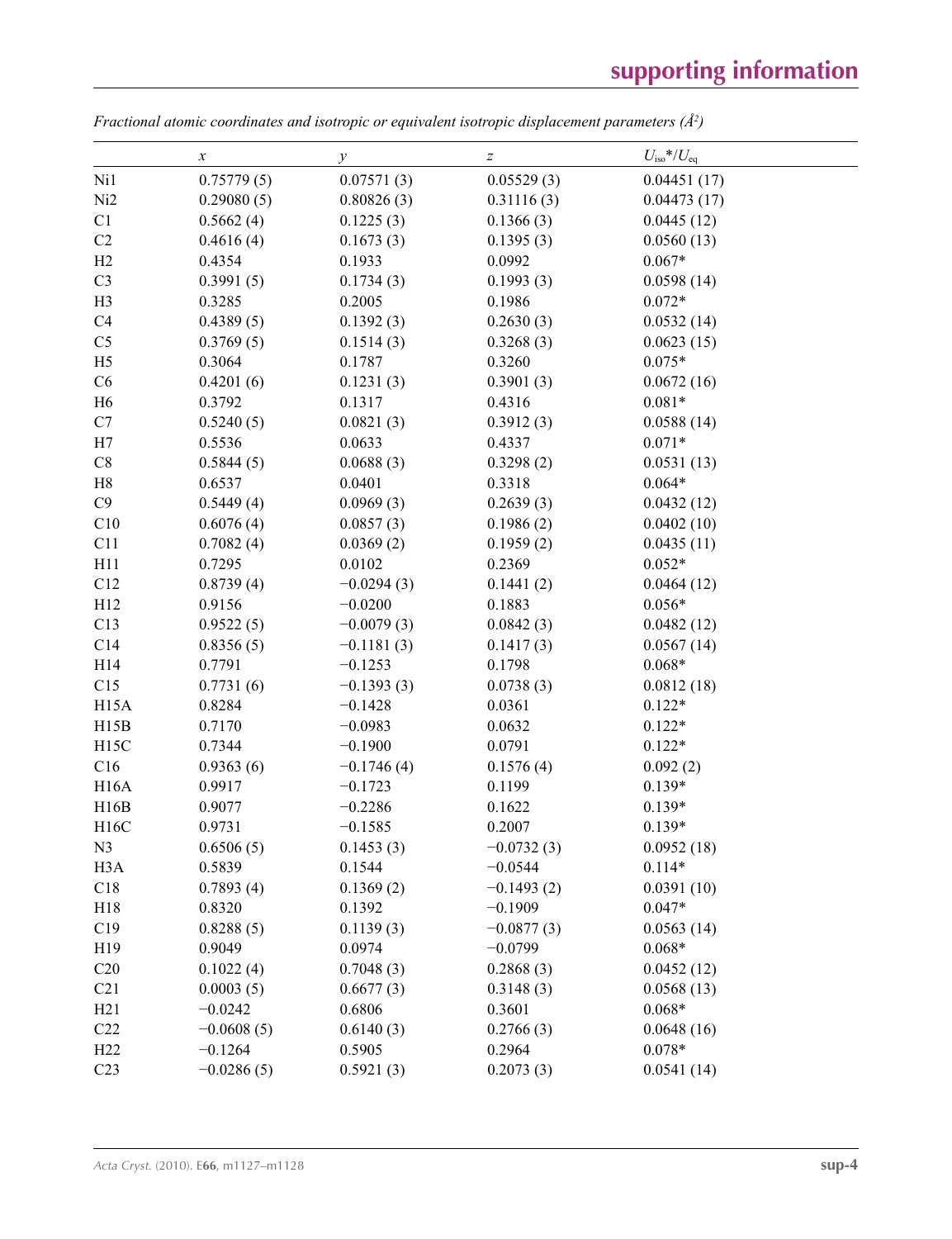| C <sub>24</sub>   | $-0.0923(5)$ | 0.5350(3)    | 0.1676(4)      | 0.0743(18) |
|-------------------|--------------|--------------|----------------|------------|
| H <sub>24</sub>   | $-0.1584$    | 0.5120       | 0.1874         | $0.089*$   |
| C <sub>25</sub>   | $-0.0604(6)$ | 0.5130(4)    | 0.1024(4)      | 0.086(2)   |
| H25               | $-0.1032$    | 0.4748       | 0.0777         | $0.103*$   |
| C <sub>26</sub>   | 0.0366(6)    | 0.5477(4)    | 0.0724(4)      | 0.0798(19) |
| H26               | 0.0583       | 0.5334       | 0.0269         | $0.096*$   |
| C27               | 0.1015(5)    | 0.6029(3)    | 0.1087(3)      | 0.0609(15) |
| H27               | 0.1663       | 0.6253       | 0.0871         | $0.073*$   |
| C28               | 0.0734(4)    | 0.6266(3)    | 0.1773(3)      | 0.0484(12) |
| C29               | 0.1375(4)    | 0.6856(3)    | 0.2179(2)      | 0.0426(11) |
| C30               | 0.2362(4)    | 0.7240(2)    | 0.1880(2)      | 0.0407(10) |
| H30               | 0.2559       | 0.7099       | 0.1422         | $0.049*$   |
| C31               | 0.4015(4)    | 0.8117(3)    | 0.1815(2)      | 0.0440(11) |
| H31               | 0.4416       | 0.7687       | 0.1558         | $0.053*$   |
| C32               | 0.4824(5)    | 0.8441(3)    | 0.2381(2)      | 0.0444(11) |
| C33               | 0.3714(5)    | 0.8798(3)    | 0.1293(3)      | 0.0627(16) |
| H33               | 0.4463       | 0.9012       | 0.1134         | $0.075*$   |
| C34               | 0.3129(8)    | 0.8482(5)    | 0.0640(3)      | 0.119(3)   |
| H34A              | 0.2402       | 0.8238       | 0.0766         | $0.179*$   |
| H34B              | 0.3620       | 0.8089       | 0.0420         | $0.179*$   |
| H34C              | 0.2993       | 0.8918       | 0.0319         | $0.179*$   |
| C <sub>35</sub>   | 0.3109(6)    | 0.9496(3)    | 0.1654(3)      | 0.086(2)   |
| H <sub>35</sub> A | 0.2957       | 0.9913       | 0.1317         | $0.130*$   |
| H35B              | 0.3597       | 0.9703       | 0.2022         | $0.130*$   |
| H35C              | 0.2388       | 0.9313       | 0.1853         | $0.130*$   |
| N <sub>6</sub>    | 0.2387(6)    | 0.8183(3)    | 0.4640(3)      | 0.1060(19) |
| H <sub>6</sub> A  | 0.1960       | 0.7759       | 0.4666         | $0.127*$   |
| C37               | 0.3311(4)    | 0.9271(3)    | 0.4934(2)      | 0.0412(11) |
| H37               | 0.3609       | 0.9704       | 0.5186         | $0.049*$   |
| C38               | 0.3433(4)    | 0.9138(3)    | 0.4260(3)      | 0.0578(14) |
| H38               | 0.3861       | 0.9471       | 0.3964         | $0.069*$   |
| N1                | 0.7731(3)    | 0.0262(2)    | 0.14102(18)    | 0.0418(9)  |
| N <sub>2</sub>    | 0.7483(4)    | 0.1169(2)    | $-0.03787(18)$ | 0.0473(9)  |
| C17               | 0.6775(6)    | 0.1564(3)    | $-0.1422(3)$   | 0.0676(17) |
| H17               | 0.6277       | 0.1741       | $-0.1775$      | $0.081*$   |
| N <sub>4</sub>    | 0.3010(3)    | 0.7767(2)    | 0.21896(18)    | 0.0425(9)  |
| N <sub>5</sub>    | 0.2891(4)    | 0.8490(2)    | 0.40427(19)    | 0.0480(10) |
| C36               | 0.2692(7)    | 0.8680(4)    | 0.5186(3)      | 0.086(2)   |
| H36               | 0.2492       | 0.8608       | 0.5656         | $0.103*$   |
| O <sub>1</sub>    | 0.6178(3)    | 0.1191(2)    | 0.07517(16)    | 0.0529(9)  |
| O <sub>2</sub>    | 0.9049(3)    | 0.03658(19)  | 0.03564(16)    | 0.0501(8)  |
| O <sub>3</sub>    | 1.0518(3)    | $-0.0330(2)$ | 0.07990(19)    | 0.0621(10) |
| O <sub>4</sub>    | 0.1546(3)    | 0.7567(2)    | 0.32823(16)    | 0.0541(9)  |
| O <sub>5</sub>    | 0.4362(3)    | 0.8548(2)    | 0.29918(17)    | 0.0534(9)  |
| O <sub>6</sub>    | 0.5840(3)    | 0.8613(2)    | 0.22488(17)    | 0.0587(9)  |
|                   |              |              |                |            |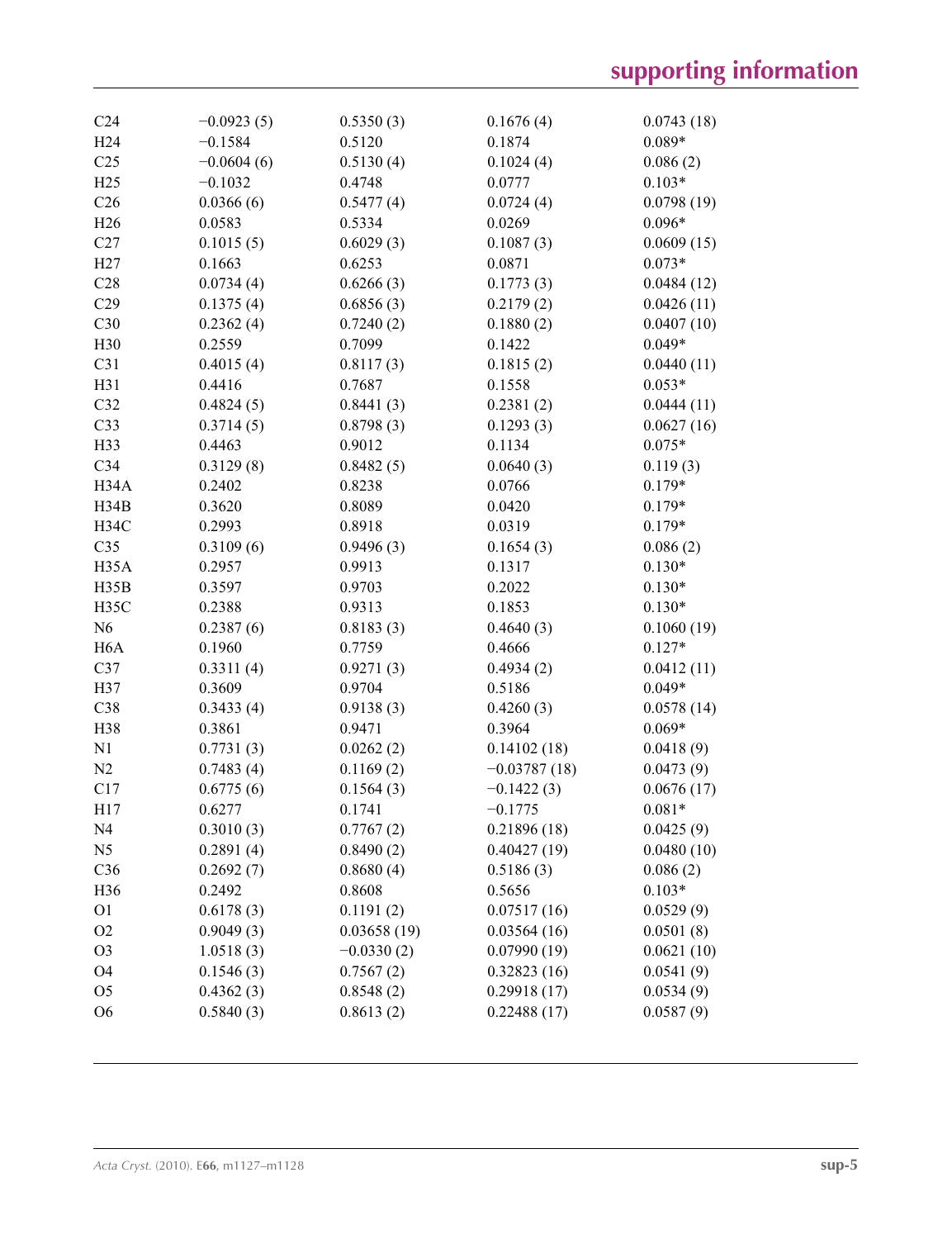*Atomic displacement parameters (Å2 )*

|                 | $U^{11}$  | $U^{22}$   | $U^{33}$  | $U^{12}$     | $U^{13}$    | $U^{23}$      |
|-----------------|-----------|------------|-----------|--------------|-------------|---------------|
| Ni1             | 0.0446(4) | 0.0483(3)  | 0.0407(3) | 0.0047(3)    | 0.0006(3)   | 0.0060(3)     |
| Ni <sub>2</sub> | 0.0416(4) | 0.0469(3)  | 0.0456(3) | $-0.0031(3)$ | 0.0020(3)   | $-0.0033(3)$  |
| C1              | 0.042(3)  | 0.041(3)   | 0.050(3)  | 0.001(2)     | 0.003(2)    | $-0.002(2)$   |
| C2              | 0.047(3)  | 0.059(3)   | 0.062(3)  | 0.008(3)     | $-0.003(3)$ | 0.004(3)      |
| C <sub>3</sub>  | 0.046(3)  | 0.053(3)   | 0.081(4)  | 0.012(3)     | 0.006(3)    | 0.001(3)      |
| C <sub>4</sub>  | 0.057(4)  | 0.041(3)   | 0.061(3)  | $-0.003(3)$  | 0.012(3)    | $-0.004(3)$   |
| C <sub>5</sub>  | 0.054(3)  | 0.054(3)   | 0.079(4)  | 0.002(3)     | 0.022(3)    | $-0.013(3)$   |
| C6              | 0.085(5)  | 0.058(3)   | 0.059(4)  | $-0.008(3)$  | 0.020(3)    | $-0.005(3)$   |
| C7              | 0.070(4)  | 0.059(3)   | 0.048(3)  | $-0.006(3)$  | 0.011(3)    | 0.000(3)      |
| C8              | 0.058(3)  | 0.051(3)   | 0.051(3)  | $-0.003(3)$  | 0.004(3)    | 0.001(2)      |
| C9              | 0.046(3)  | 0.033(2)   | 0.050(3)  | $-0.004(2)$  | 0.005(2)    | $-0.002(2)$   |
| C10             | 0.033(2)  | 0.039(2)   | 0.048(3)  | 0.001(2)     | 0.000(2)    | 0.003(2)      |
| C11             | 0.047(3)  | 0.046(2)   | 0.038(2)  | $-0.007(2)$  | $-0.004(2)$ | 0.001(2)      |
| C12             | 0.038(3)  | 0.055(3)   | 0.047(3)  | 0.003(2)     | 0.004(2)    | 0.008(2)      |
| C13             | 0.045(3)  | 0.048(3)   | 0.051(3)  | 0.001(3)     | $-0.005(2)$ | 0.008(2)      |
| C14             | 0.045(3)  | 0.051(3)   | 0.074(4)  | 0.005(3)     | 0.018(3)    | 0.013(3)      |
| C15             | 0.084(5)  | 0.066(3)   | 0.094(4)  | $-0.007(4)$  | 0.009(4)    | $-0.008(3)$   |
| C16             | 0.073(4)  | 0.072(4)   | 0.132(6)  | 0.027(4)     | 0.030(4)    | 0.038(4)      |
| N <sub>3</sub>  | 0.086(4)  | 0.104(4)   | 0.096(4)  | 0.024(3)     | $-0.001(3)$ | 0.011(3)      |
| C18             | 0.043(3)  | 0.045(2)   | 0.030(2)  | 0.007(2)     | 0.004(2)    | 0.0113(18)    |
| C19             | 0.046(3)  | 0.054(3)   | 0.069(4)  | 0.004(3)     | 0.005(3)    | 0.009(3)      |
| C20             | 0.041(3)  | 0.041(3)   | 0.054(3)  | 0.003(2)     | $-0.001(2)$ | 0.001(2)      |
| C <sub>21</sub> | 0.050(3)  | 0.063(3)   | 0.057(3)  | $-0.002(3)$  | 0.011(3)    | 0.005(3)      |
| C22             | 0.047(3)  | 0.057(3)   | 0.091(5)  | $-0.008(3)$  | 0.006(3)    | 0.001(3)      |
| C <sub>23</sub> | 0.045(3)  | 0.044(3)   | 0.073(4)  | 0.002(2)     | $-0.003(3)$ | $-0.001(3)$   |
| C <sub>24</sub> | 0.054(4)  | 0.065(4)   | 0.104(5)  | $-0.018(3)$  | 0.007(4)    | $-0.012(4)$   |
| C <sub>25</sub> | 0.068(5)  | 0.081(4)   | 0.108(6)  | $-0.025(4)$  | $-0.003(4)$ | $-0.033(4)$   |
| C <sub>26</sub> | 0.072(4)  | 0.084(4)   | 0.084(5)  | $-0.015(4)$  | 0.000(4)    | $-0.028(4)$   |
| C27             | 0.048(3)  | 0.065(3)   | 0.070(4)  | $-0.011(3)$  | $-0.003(3)$ | $-0.014(3)$   |
| C28             | 0.041(3)  | 0.043(3)   | 0.061(3)  | 0.000(2)     | $-0.005(2)$ | $-0.002(2)$   |
| C29             | 0.035(3)  | 0.037(2)   | 0.057(3)  | 0.003(2)     | $-0.002(2)$ | 0.003(2)      |
| C30             | 0.042(3)  | 0.035(2)   | 0.045(2)  | 0.005(2)     | $-0.006(2)$ | $-0.0049(19)$ |
| C31             | 0.043(3)  | 0.047(2)   | 0.043(3)  | $-0.001(2)$  | 0.007(2)    | 0.000(2)      |
| C32             | 0.043(3)  | 0.043(3)   | 0.047(3)  | $-0.003(2)$  | $-0.001(2)$ | 0.006(2)      |
| C33             | 0.072(4)  | 0.065(4)   | 0.051(3)  | $-0.013(3)$  | $-0.018(3)$ | 0.007(3)      |
| C <sub>34</sub> | 0.147(7)  | 0.124(6)   | 0.086(5)  | 0.000(6)     | $-0.034(5)$ | 0.026(4)      |
| C <sub>35</sub> | 0.096(5)  | 0.057(3)   | 0.106(5)  | 0.001(4)     | $-0.033(4)$ | 0.017(3)      |
| N6              | 0.127(5)  | 0.101(4)   | 0.090(4)  | $-0.023(4)$  | 0.026(4)    | 0.006(3)      |
| C37             | 0.035(3)  | 0.049(3)   | 0.040(3)  | $-0.013(2)$  | 0.003(2)    | $-0.014(2)$   |
| C38             | 0.043(3)  | 0.060(3)   | 0.071(4)  | $-0.006(3)$  | 0.004(3)    | $-0.006(3)$   |
| N1              | 0.039(2)  | 0.042(2)   | 0.045(2)  | 0.0053(19)   | 0.0007(19)  | 0.0027(16)    |
| N2              | 0.041(2)  | 0.053(2)   | 0.048(2)  | 0.008(2)     | 0.000(2)    | 0.0066(17)    |
| C17             | 0.089(5)  | 0.078(4)   | 0.035(3)  | 0.002(4)     | $-0.001(3)$ | 0.021(3)      |
| N <sub>4</sub>  | 0.037(2)  | 0.0382(19) | 0.052(2)  | 0.0037(19)   | 0.0017(19)  | 0.0009(17)    |
| N <sub>5</sub>  | 0.048(3)  | 0.046(2)   | 0.050(2)  | $-0.007(2)$  | 0.009(2)    | $-0.0032(18)$ |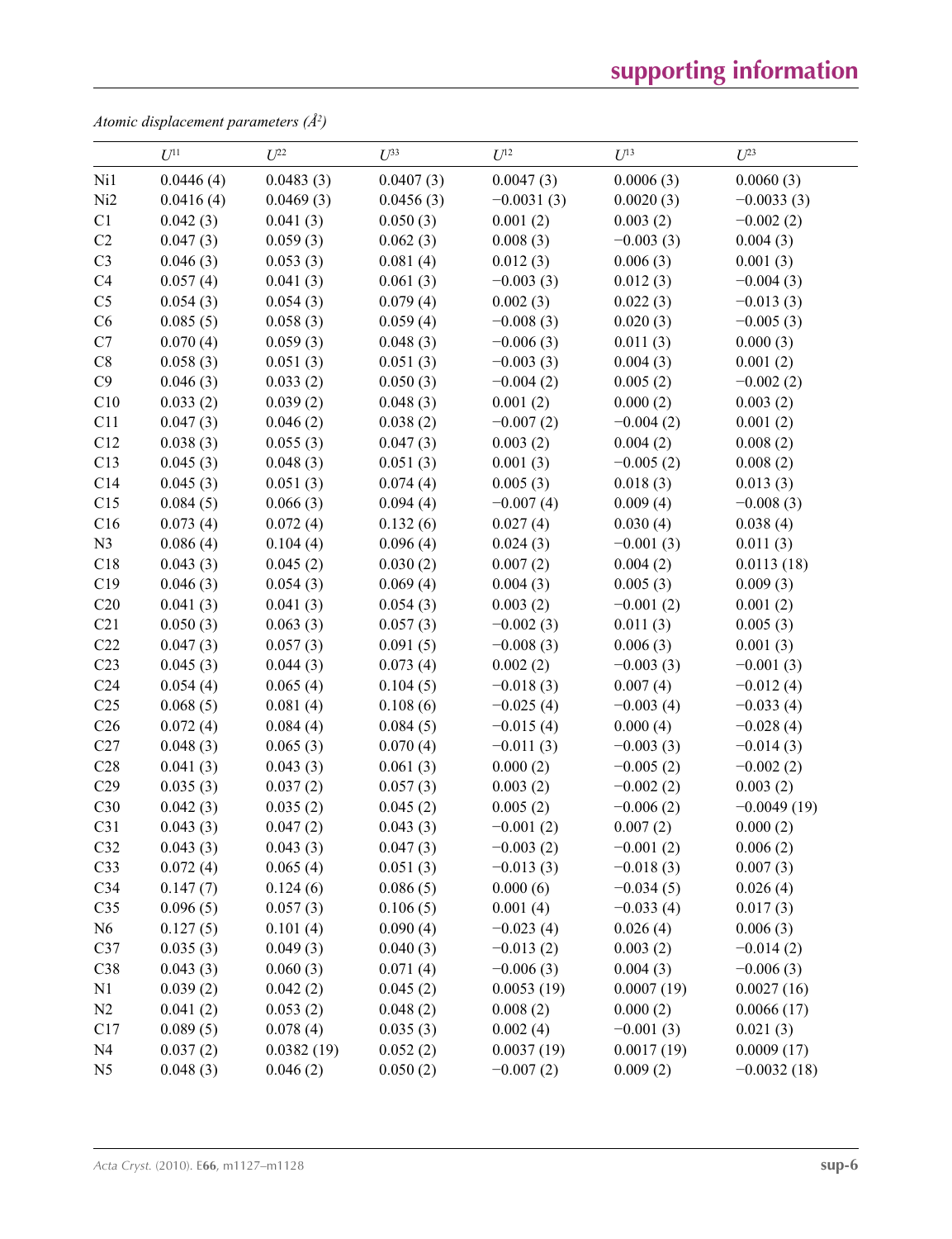| C36            | 0.111(6) | 0.106(5) | 0.041(3)   | 0.004(5)      | $-0.008(4)$   | $-0.021(3)$   |
|----------------|----------|----------|------------|---------------|---------------|---------------|
| O <sub>1</sub> | 0.051(2) | 0.064(2) | 0.0435(19) | 0.0131(18)    | 0.0023(16)    | 0.0064(16)    |
| O <sub>2</sub> | 0.042(2) | 0.059(2) | 0.050(2)   | 0.0077(17)    | 0.0079(16)    | 0.0131(16)    |
| O <sub>3</sub> | 0.038(2) | 0.077(2) | 0.072(3)   | 0.009(2)      | 0.0085(17)    | 0.026(2)      |
| O4             | 0.053(2) | 0.057(2) | 0.053(2)   | $-0.0091(18)$ | 0.0068(17)    | $-0.0074(17)$ |
| O <sub>5</sub> | 0.042(2) | 0.071(2) | 0.047(2)   | $-0.0090(18)$ | $-0.0001(16)$ | $-0.0069(17)$ |
| O <sub>6</sub> | 0.040(2) | 0.082(2) | 0.055(2)   | $-0.0127(19)$ | 0.0029(17)    | 0.0037(18)    |

*Geometric parameters (Å, º)*

| $Ni1 - O1$  | 1.805(3) | $C18 - H18$  | 0.9300   |
|-------------|----------|--------------|----------|
| $Ni1 - N1$  | 1.833(3) | $C19 - N2$   | 1.325(6) |
| $Ni1 - O2$  | 1.852(3) | $C19 - H19$  | 0.9300   |
| $Ni1 - N2$  | 1.900(3) | $C20 - 04$   | 1.313(5) |
| $Ni2 - O4$  | 1.816(3) | $C20 - C29$  | 1.406(6) |
| $Ni2 - N4$  | 1.832(4) | $C20-C21$    | 1.428(7) |
| $Ni2 - O5$  | 1.857(3) | $C21 - C22$  | 1.349(7) |
| $Ni2 - N5$  | 1.894(4) | $C21 - H21$  | 0.9300   |
| $C1 - 01$   | 1.311(5) | $C22-C23$    | 1.415(7) |
| $C1 - C10$  | 1.410(6) | $C22-H22$    | 0.9300   |
| $C1-C2$     | 1.417(7) | $C23-C24$    | 1.417(7) |
| $C2-C3$     | 1.347(7) | $C23-C28$    | 1.425(7) |
| $C2-H2$     | 0.9300   | $C24 - C25$  | 1.343(8) |
| $C3-C4$     | 1.413(7) | $C24 - H24$  | 0.9300   |
| $C3-H3$     | 0.9300   | $C25-C26$    | 1.380(8) |
| $C4 - C9$   | 1.408(7) | $C25 - H25$  | 0.9300   |
| $C4 - C5$   | 1.420(7) | $C26-C27$    | 1.368(7) |
| $C5-C6$     | 1.384(8) | $C26 - H26$  | 0.9300   |
| $C5 - H5$   | 0.9300   | $C27-C28$    | 1.400(7) |
| $C6-C7$     | 1.377(8) | $C27 - H27$  | 0.9300   |
| $C6 - H6$   | 0.9300   | $C28 - C29$  | 1.449(6) |
| $C7-C8$     | 1.374(7) | $C29 - C30$  | 1.421(6) |
| $C7 - H7$   | 0.9300   | $C30 - N4$   | 1.292(5) |
| $C8-C9$     | 1.412(7) | C30-H30      | 0.9300   |
| $C8 - H8$   | 0.9300   | $C31 - N4$   | 1.477(6) |
| $C9 - C10$  | 1.446(6) | $C31 - C32$  | 1.522(7) |
| $C10-C11$   | 1.415(6) | $C31 - C33$  | 1.543(7) |
| $C11 - N1$  | 1.294(5) | $C31 - H31$  | 0.9800   |
| $C11 - H11$ | 0.9300   | $C32 - 06$   | 1.230(6) |
| $C12 - N1$  | 1.484(6) | $C32 - 05$   | 1.288(5) |
| $C12 - C13$ | 1.496(7) | $C33-C34$    | 1.505(8) |
| $C12-C14$   | 1.540(7) | $C33-C35$    | 1.517(8) |
| $C12 - H12$ | 0.9800   | $C33$ -H33   | 0.9800   |
| $C13 - 03$  | 1.222(6) | C34-H34A     | 0.9600   |
| $C13 - 02$  | 1.300(5) | C34-H34B     | 0.9600   |
| $C14 - C15$ | 1.519(7) | СЗ4-НЗ4С     | 0.9600   |
| $C14 - C16$ | 1.521(7) | $C35 - H35A$ | 0.9600   |
| $C14 - H14$ | 0.9800   | $C35 - H35B$ | 0.9600   |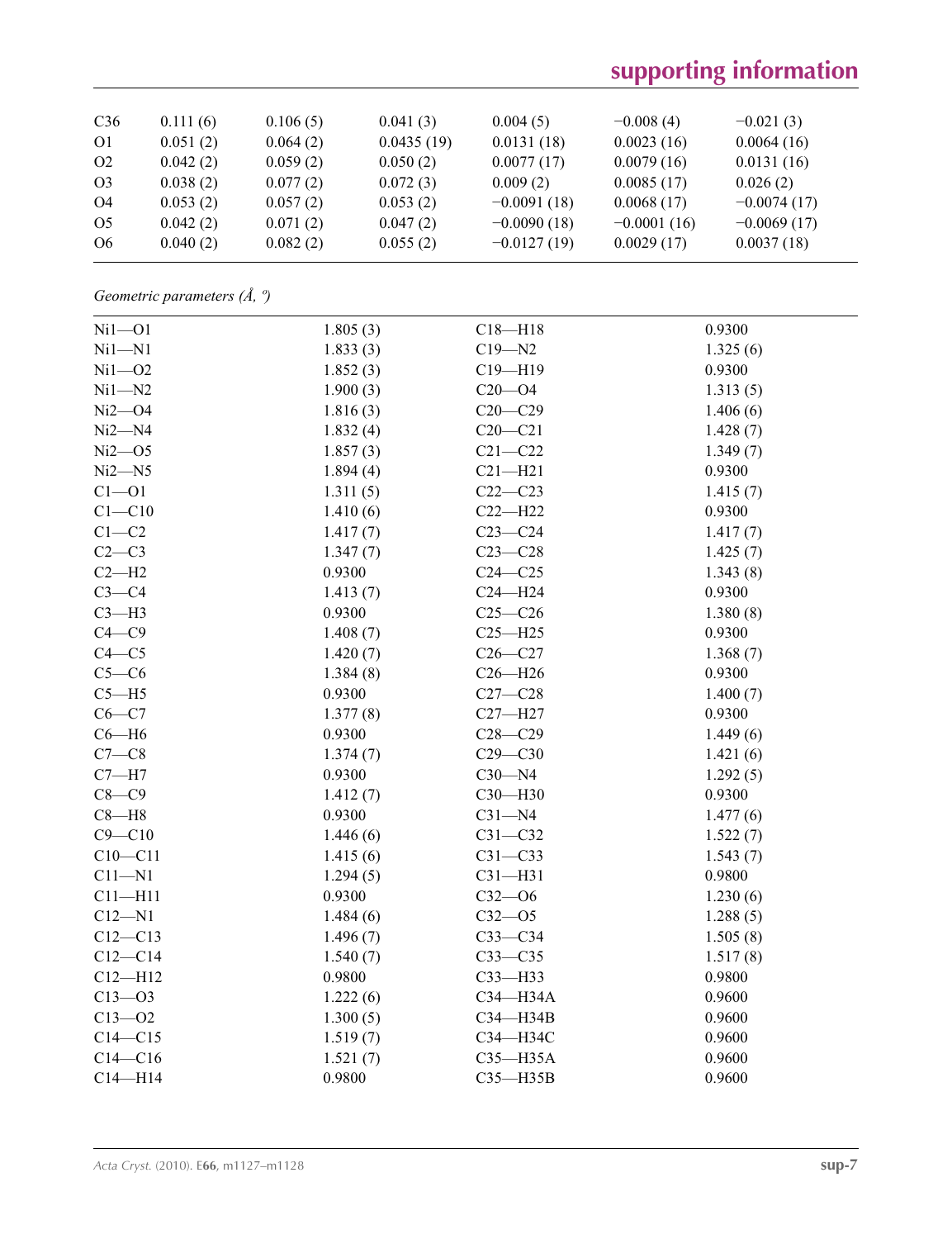| $C15 - H15A$    | 0.9600     | $C35 - H35C$      | 0.9600   |
|-----------------|------------|-------------------|----------|
| $C15 - H15B$    | 0.9600     | $N6 - C36$        | 1.372(7) |
| $C15 - H15C$    | 0.9600     | $N6 - N5$         | 1.372(6) |
| $C16 - H16A$    | 0.9600     | $N6 - H6A$        | 0.8600   |
| $C16 - H16B$    | 0.9600     | $C37 - C36$       | 1.304(8) |
| C16-H16C        | 0.9600     | $C37-C38$         | 1.307(6) |
| $N3 - C17$      | 1.359(7)   | C37-H37           | 0.9300   |
| $N3 - N2$       | 1.393(6)   | $C38 - N5$        |          |
| $N3 - H3A$      | 0.8600     |                   | 1.312(6) |
|                 |            | C38-H38           | 0.9300   |
| $C18 - C19$     | 1.312(6)   | $C17 - H17$       | 0.9300   |
| $C18 - C17$     | 1.334(7)   | C36-H36           | 0.9300   |
| $O1 - Ni1 - N1$ | 94.55 (15) | $C20-C21-H21$     | 119.6    |
| $O1 - Ni1 - O2$ | 176.92(16) | $C21 - C22 - C23$ | 122.3(5) |
| $N1 - N11 - 02$ | 86.20(15)  | $C21 - C22 - H22$ | 118.8    |
| $O1 - Ni1 - N2$ | 89.98 (16) | $C23 - C22 - H22$ | 118.8    |
| $N1 - N11 - N2$ | 173.95(16) | $C22-C23-C24$     | 122.0(5) |
| $O2 - Ni1 - N2$ | 89.49 (16) | $C22-C23-C28$     |          |
| $O4 - Ni2 - N4$ |            | $C24 - C23 - C28$ | 118.9(5) |
|                 | 95.23(16)  |                   | 119.0(5) |
| $O4 - Ni2 - O5$ | 174.97(15) | $C25-C24-C23$     | 122.1(6) |
| $N4 - Ni2 - O5$ | 86.79 (16) | $C25-C24-H24$     | 119.0    |
| $O4 - Ni2 - N5$ | 89.59 (16) | C23-C24-H24       | 119.0    |
| $N4 - Ni2 - N5$ | 174.72(17) | $C24-C25-C26$     | 119.2(6) |
| $O5 - Ni2 - N5$ | 88.58 (16) | $C24 - C25 - H25$ | 120.4    |
| $O1 - C1 - C10$ | 124.9(4)   | $C26 - C25 - H25$ | 120.4    |
| $O1 - C1 - C2$  | 116.3(4)   | $C27 - C26 - C25$ | 120.9(6) |
| $C10-C1-C2$     | 118.8(4)   | $C27-C26-H26$     | 119.5    |
| $C3-C2-C1$      | 121.7(5)   | $C25-C26-H26$     | 119.5    |
| $C3-C2-H2$      | 119.1      | $C26 - C27 - C28$ | 122.2(5) |
| $C1-C2-H2$      | 119.1      | C26-C27-H27       | 118.9    |
| $C2-C3-C4$      | 121.2(5)   | C28-C27-H27       | 118.9    |
| $C2-C3-H3$      | 119.4      | $C27 - C28 - C23$ | 116.6(5) |
| $C4-C3-H3$      | 119.4      | $C27-C28-C29$     | 124.7(5) |
| $C9 - C4 - C3$  | 119.5(5)   | $C23 - C28 - C29$ | 118.6(5) |
| $C9 - C4 - C5$  | 119.7(5)   | $C20-C29-C30$     | 120.1(4) |
| $C3-C4-C5$      | 120.7(5)   | $C20-C29-C28$     | 120.1(4) |
| $C6-C5-C4$      | 120.8(5)   | C30-C29-C28       | 119.8(4) |
| $C6-C5-H5$      | 119.6      | N4-C30-C29        | 125.7(4) |
| $C4-C5-H5$      | 119.6      | N4-C30-H30        | 117.1    |
| $C7-C6-C5$      | 119.6(5)   | C29-C30-H30       | 117.1    |
| $C7-C6-H6$      | 120.2      | $N4 - C31 - C32$  | 106.1(4) |
| $C5-C6-H6$      | 120.2      | $N4 - C31 - C33$  | 115.0(4) |
| $C8 - C7 - C6$  | 120.4(5)   | $C32 - C31 - C33$ | 109.4(4) |
| $C8 - C7 - H7$  | 119.8      | $N4 - C31 - H31$  | 108.7    |
| $C6-C7-H7$      | 119.8      | $C32 - C31 - H31$ | 108.7    |
| $C7 - C8 - C9$  | 122.4(5)   | $C33 - C31 - H31$ | 108.7    |
| $C7-C8-H8$      | 118.8      | $O6 - C32 - O5$   | 123.0(4) |
| $C9 - C8 - H8$  |            | $O6 - C32 - C31$  |          |
|                 | 118.8      |                   | 121.3(4) |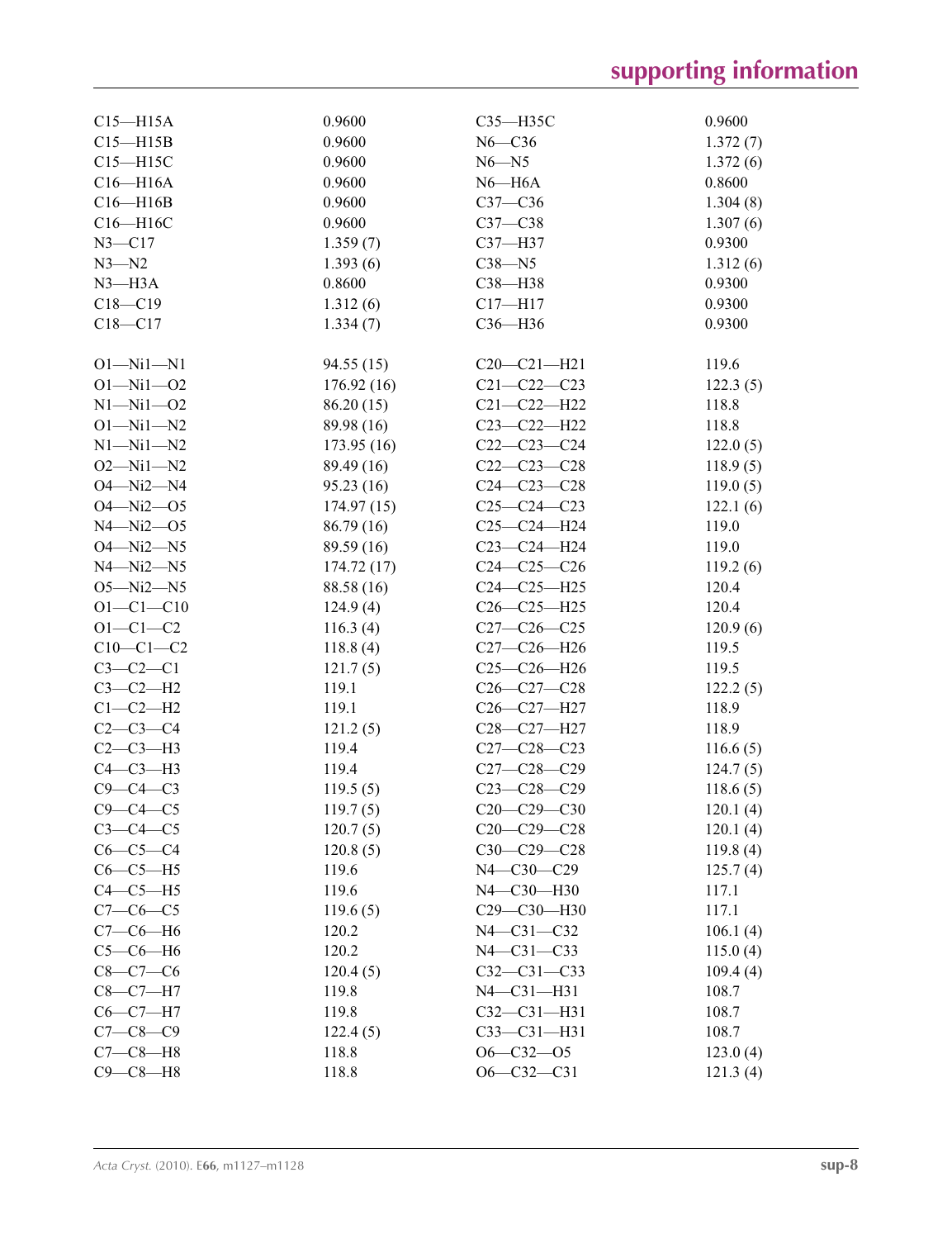| $C4-C9-C8$          | 117.1(5) | $O5 - C32 - C31$   | 115.7(4) |
|---------------------|----------|--------------------|----------|
| $C4 - C9 - C10$     | 119.1(4) | $C34 - C33 - C35$  | 115.7(6) |
| $C8 - C9 - C10$     | 123.8(4) | $C34 - C33 - C31$  | 111.9(5) |
| $C1 - C10 - C11$    | 119.6(4) | $C35 - C33 - C31$  | 111.9(4) |
| $C1 - C10 - C9$     | 119.4(4) | C34-C33-H33        | 105.5    |
| $C11 - C10 - C9$    | 120.9(4) | $C35 - C33 - H33$  | 105.5    |
| $N1 - C11 - C10$    | 125.5(4) | $C31 - C33 - H33$  | 105.5    |
| $N1 - C11 - H11$    | 117.3    | СЗЗ-СЗ4-НЗ4А       | 109.5    |
| $C10-C11-H11$       | 117.3    | $C33-C34-H34B$     | 109.5    |
| $N1 - C12 - C13$    | 107.0(4) | H34A-C34-H34B      | 109.5    |
| $N1 - C12 - C14$    | 111.9(4) | СЗЗ—СЗ4—НЗ4С       | 109.5    |
| $C13-C12-C14$       | 112.3(4) | H34A-C34-H34C      | 109.5    |
| $N1 - C12 - H12$    | 108.5    | H34B-C34-H34C      | 109.5    |
| $C13 - C12 - H12$   | 108.5    | $C33 - C35 - H35A$ | 109.5    |
| $C14 - C12 - H12$   | 108.5    | $C33 - C35 - H35B$ | 109.5    |
| $O3 - C13 - O2$     | 122.7(5) | H35A-C35-H35B      | 109.5    |
| $O3 - C13 - C12$    | 122.3(4) | C33-C35-H35C       | 109.5    |
| $O2 - C13 - C12$    | 115.0(4) | H35A-C35-H35C      | 109.5    |
| $C15-C14-C16$       | 112.8(5) | H35B-C35-H35C      | 109.5    |
| $C15-C14-C12$       | 112.4(4) | $C36 - N6 - N5$    | 107.1(5) |
| $C16-C14-C12$       | 111.5(5) | $C36$ —N6—H6A      | 126.5    |
| $C15-C14-H14$       | 106.5    | $N5 - N6 - H6A$    | 126.5    |
| $C16-C14-H14$       | 106.5    | $C36 - C37 - C38$  | 106.9(5) |
| $C12-C14-H14$       | 106.5    | C36-C37-H37        | 126.5    |
| $C14 - C15 - H15A$  | 109.5    | C38-C37-H37        | 126.5    |
| $C14-C15-H15B$      | 109.5    | $C37 - C38 - N5$   | 113.3(5) |
| $H15A - C15 - H15B$ | 109.5    | C37-C38-H38        | 123.3    |
| $C14-C15-H15C$      | 109.5    | N5-C38-H38         | 123.3    |
| H15A-C15-H15C       | 109.5    | $C11 - N1 - C12$   | 120.3(4) |
| H15B-C15-H15C       | 109.5    | $C11 - N1 - N11$   | 126.8(3) |
| $C14-C16-H16A$      | 109.5    | $C12 - N1 - N11$   | 112.9(3) |
| $C14-C16-H16B$      | 109.5    | $C19 - N2 - N3$    | 103.4(4) |
| H16A-C16-H16B       | 109.5    | $C19 - N2 - N11$   | 127.7(3) |
| C14-C16-H16C        | 109.5    | $N3 - N2 - N11$    | 128.1(4) |
| H16A-C16-H16C       | 109.5    | $C18 - C17 - N3$   | 106.5(5) |
| $H16B - C16 - H16C$ | 109.5    | $C18-C17-H17$      | 126.7    |
| $C17 - N3 - N2$     | 109.1(5) | $N3 - C17 - H17$   | 126.7    |
| $C17 - N3 - H3A$    | 125.4    | $C30 - N4 - C31$   | 120.0(4) |
| $N2$ — $N3$ — $H3A$ | 125.4    | $C30 - N4 - Ni2$   | 126.3(3) |
| $C19 - C18 - C17$   | 108.3(5) | $C31 - N4 - Ni2$   | 113.5(3) |
| $C19 - C18 - H18$   | 125.8    | $C38 - N5 - N6$    | 104.2(4) |
| $C17 - C18 - H18$   | 125.8    | $C38 - N5 - Ni2$   | 125.6(4) |
| $C18 - C19 - N2$    | 112.6(5) | $N6 - N5 - N12$    | 130.0(3) |
| $C18-C19-H19$       | 123.7    | $C37 - C36 - N6$   | 108.4(5) |
| $N2 - C19 - H19$    | 123.7    | C37-C36-H36        | 125.8    |
| $O4 - C20 - C29$    | 125.0(4) | N6-C36-H36         | 125.8    |
| $O4 - C20 - C21$    | 115.9(4) | $C1 - 01 - Ni1$    | 127.4(3) |
| $C29 - C20 - C21$   | 119.1(4) | $C13 - 02 - Ni1$   | 116.1(3) |
|                     |          |                    |          |